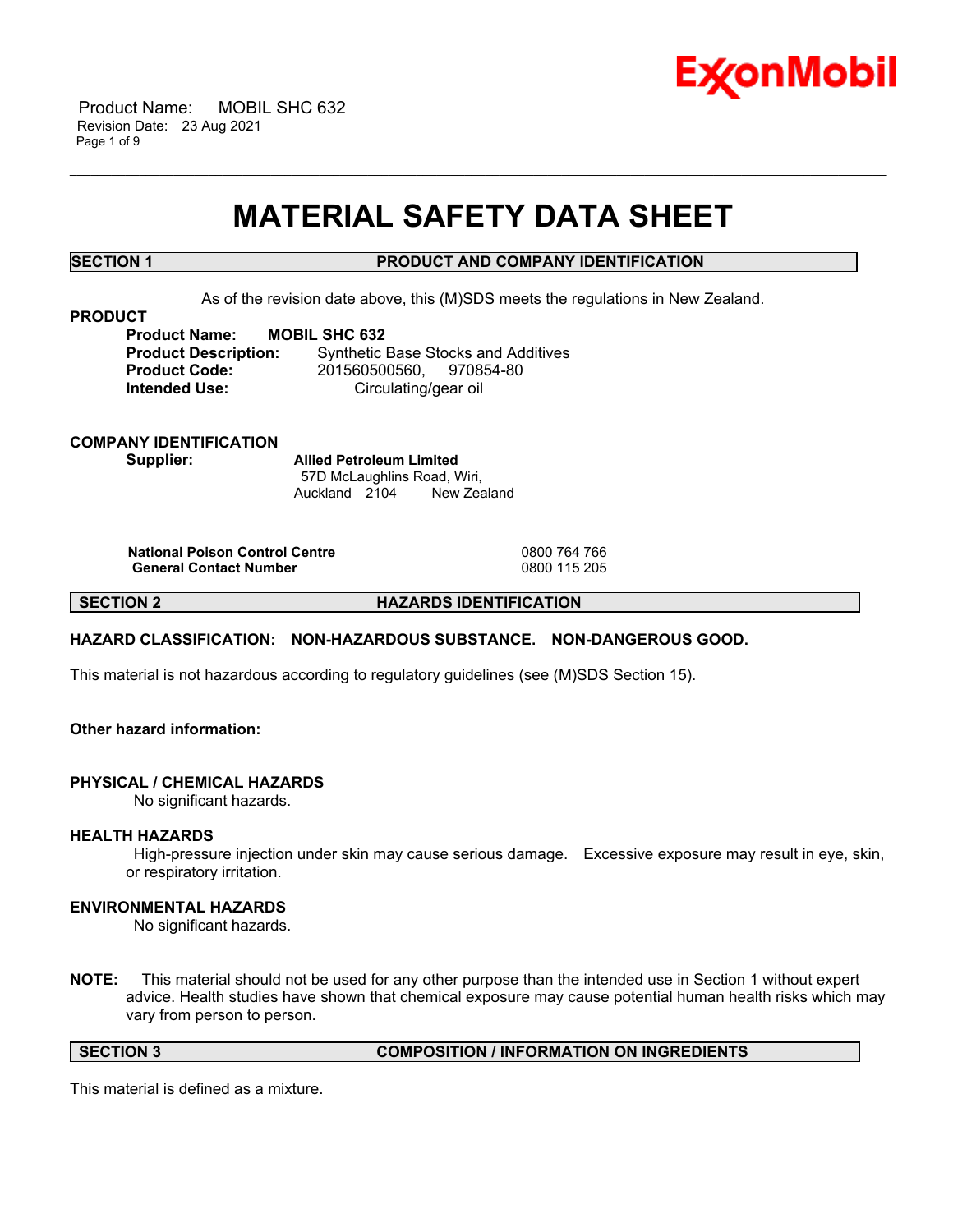

 Product Name: MOBIL SHC 632 Revision Date: 23 Aug 2021 Page 2 of 9

#### **Hazardous Substance(s) or Complex Substance(s) required for disclosure**

| <b>Name</b>                                    | CAS#       | Concentration* | <b>GHS Hazard Codes</b>              |
|------------------------------------------------|------------|----------------|--------------------------------------|
| 1-DECENE. TETRAMER AND TRIMER HYDROGENATED     | 68649-12-7 | $10 - 520%$    | H <sub>304</sub>                     |
| I PHOSPHORIC ACID. METHYLPHENYL DIPHENYL ESTER | 26444-49-5 | $0.1 - 5.25\%$ | H400(M factor 1), H410(M<br>factor 1 |
| TRIPHENYL PHOSPHATE                            | 115-86-6   | $0.1 - 5.25\%$ | H400(M factor 1), H411               |

\_\_\_\_\_\_\_\_\_\_\_\_\_\_\_\_\_\_\_\_\_\_\_\_\_\_\_\_\_\_\_\_\_\_\_\_\_\_\_\_\_\_\_\_\_\_\_\_\_\_\_\_\_\_\_\_\_\_\_\_\_\_\_\_\_\_\_\_\_\_\_\_\_\_\_\_\_\_\_\_\_\_\_\_\_\_\_\_\_\_\_\_\_\_\_\_\_\_\_\_\_\_\_\_\_\_\_\_\_\_\_\_\_\_\_\_\_\_

\* All concentrations are percent by weight unless ingredient is a gas. Gas concentrations are in percent by volume. Other ingredients determined not to be hazardous.

# **SECTION 4 FIRST AID MEASURES**

### **INHALATION**

Remove from further exposure. For those providing assistance, avoid exposure to yourself or others. Use adequate respiratory protection. If respiratory irritation, dizziness, nausea, or unconsciousness occurs, seek immediate medical assistance. If breathing has stopped, assist ventilation with a mechanical device or use mouth-to-mouth resuscitation.

# **SKIN CONTACT**

Wash contact areas with soap and water. If product is injected into or under the skin, or into any part of the body, regardless of the appearance of the wound or its size, the individual should be evaluated immediately by a physician as a surgical emergency. Even though initial symptoms from high pressure injection may be minimal or absent, early surgical treatment within the first few hours may significantly reduce the ultimate extent of injury.

# **EYE CONTACT**

Flush thoroughly with water. If irritation occurs, get medical assistance.

#### **INGESTION**

First aid is normally not required. Seek medical attention if discomfort occurs.

#### **SECTION 5 FIRE FIGHTING MEASURES**

# **EXTINGUISHING MEDIA**

**Appropriate Extinguishing Media:** Use water fog, foam, dry chemical or carbon dioxide (CO2) to extinguish flames.

**Inappropriate Extinguishing Media:** Straight streams of water

#### **FIRE FIGHTING**

**Fire Fighting Instructions:** Evacuate area. Prevent run-off from fire control or dilution from entering streams, sewers or drinking water supply. Fire-fighters should use standard protective equipment and in enclosed spaces, self-contained breathing apparatus (SCBA). Use water spray to cool fire exposed surfaces and to protect personnel.

**Hazardous Combustion Products:** Aldehydes, Incomplete combustion products, Oxides of carbon, Smoke, Fume, Sulphur oxides

# **FLAMMABILITY PROPERTIES**

**Flash Point [Method]:** >210°C (410°F) [ASTM D-92] **Flammable Limits (Approximate volume % in air):** LEL: 0.9 UEL: 7.0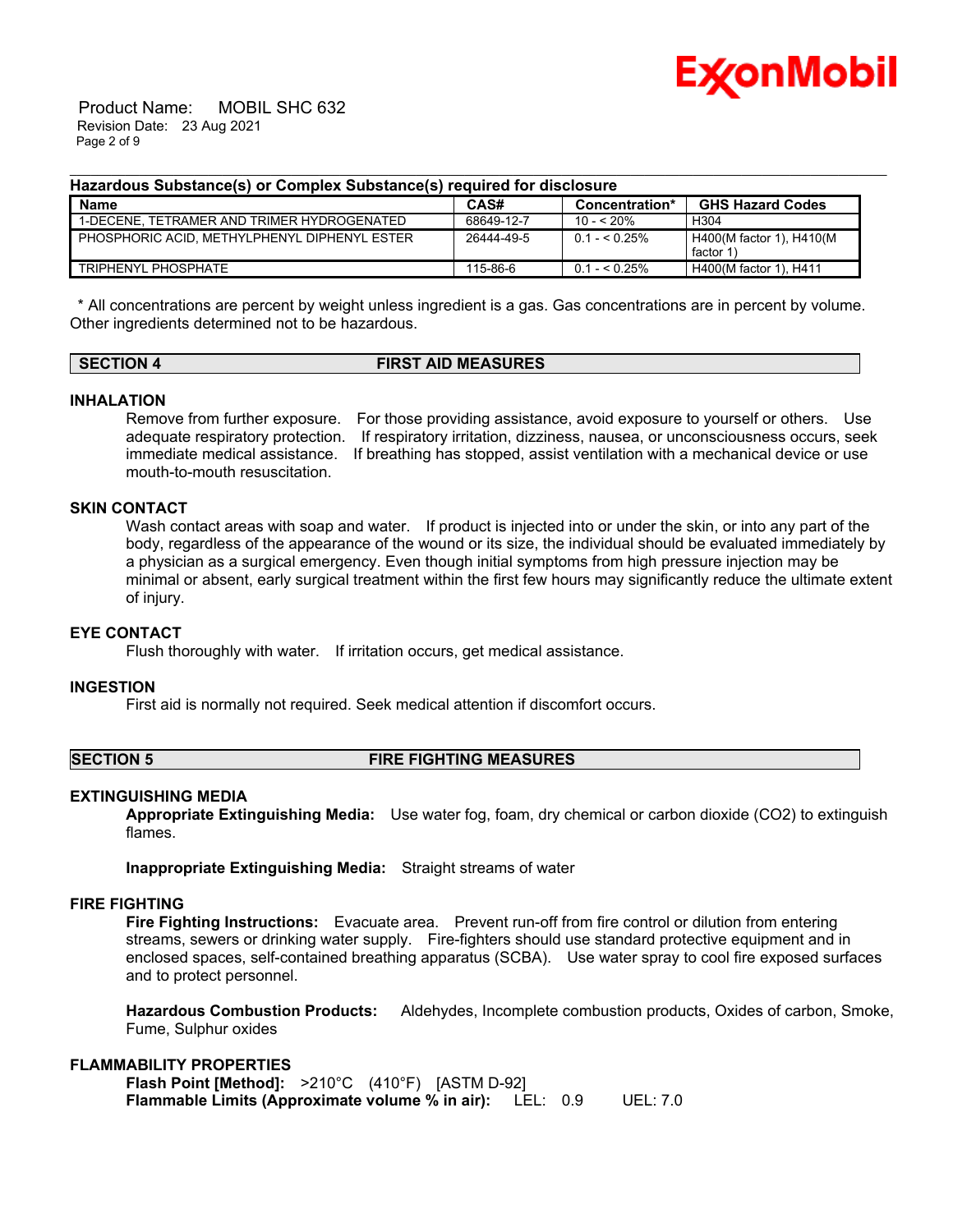

 Product Name: MOBIL SHC 632 Revision Date: 23 Aug 2021 Page 3 of 9

# **Autoignition Temperature:** N/D

#### **SECTION 6 ACCIDENTAL RELEASE MEASURES**

#### **NOTIFICATION PROCEDURES**

In the event of a spill or accidental release, notify relevant authorities in accordance with all applicable regulations.

\_\_\_\_\_\_\_\_\_\_\_\_\_\_\_\_\_\_\_\_\_\_\_\_\_\_\_\_\_\_\_\_\_\_\_\_\_\_\_\_\_\_\_\_\_\_\_\_\_\_\_\_\_\_\_\_\_\_\_\_\_\_\_\_\_\_\_\_\_\_\_\_\_\_\_\_\_\_\_\_\_\_\_\_\_\_\_\_\_\_\_\_\_\_\_\_\_\_\_\_\_\_\_\_\_\_\_\_\_\_\_\_\_\_\_\_\_\_

# **PROTECTIVE MEASURES**

Avoid contact with spilled material. See Section 5 for fire fighting information. See the Hazard Identification Section for Significant Hazards. See Section 4 for First Aid Advice. See Section 8 for advice on the minimum requirements for personal protective equipment. Additional protective measures may be necessary, depending on the specific circumstances and/or the expert judgment of the emergency responders.

#### **SPILL MANAGEMENT**

**Land Spill:** Stop leak if you can do so without risk. Recover by pumping or with suitable absorbent.

**Water Spill:** Stop leak if you can do so without risk. Confine the spill immediately with booms. Warn other shipping. Remove from the surface by skimming or with suitable absorbents. Seek the advice of a specialist before using dispersants.

Water spill and land spill recommendations are based on the most likely spill scenario for this material; however, geographic conditions, wind, temperature, (and in the case of a water spill) wave and current direction and speed may greatly influence the appropriate action to be taken. For this reason, local experts should be consulted. Note: Local regulations may prescribe or limit action to be taken.

#### **ENVIRONMENTAL PRECAUTIONS**

Large Spills: Dyke far ahead of liquid spill for later recovery and disposal. Prevent entry into waterways, sewers, basements or confined areas.

#### **SECTION 7 HANDLING AND STORAGE**

#### **HANDLING**

Prevent small spills and leakage to avoid slip hazard. Material can accumulate static charges which may cause an electrical spark (ignition source). When the material is handled in bulk, an electrical spark could ignite any flammable vapors from liquids or residues that may be present (e.g., during switch-loading operations). Use proper bonding and/or earthing procedures. However, bonding and earthing may not eliminate the hazard from static accumulation. Consult local applicable standards for guidance. Additional references include American Petroleum Institute 2003 (Protection Against Ignitions Arising out of Static, Lightning and Stray Currents) or National Fire Protection Agency 77 (Recommended Practice on Static Electricity) or CENELEC CLC/TR 50404 (Electrostatics - Code of practice for the avoidance of hazards due to static electricity).

**Static Accumulator:** This material is a static accumulator.

#### **STORAGE**

The type of container used to store the material may affect static accumulation and dissipation. Do not store in open or unlabelled containers.

## **SECTION 8 EXPOSURE CONTROLS / PERSONAL PROTECTION**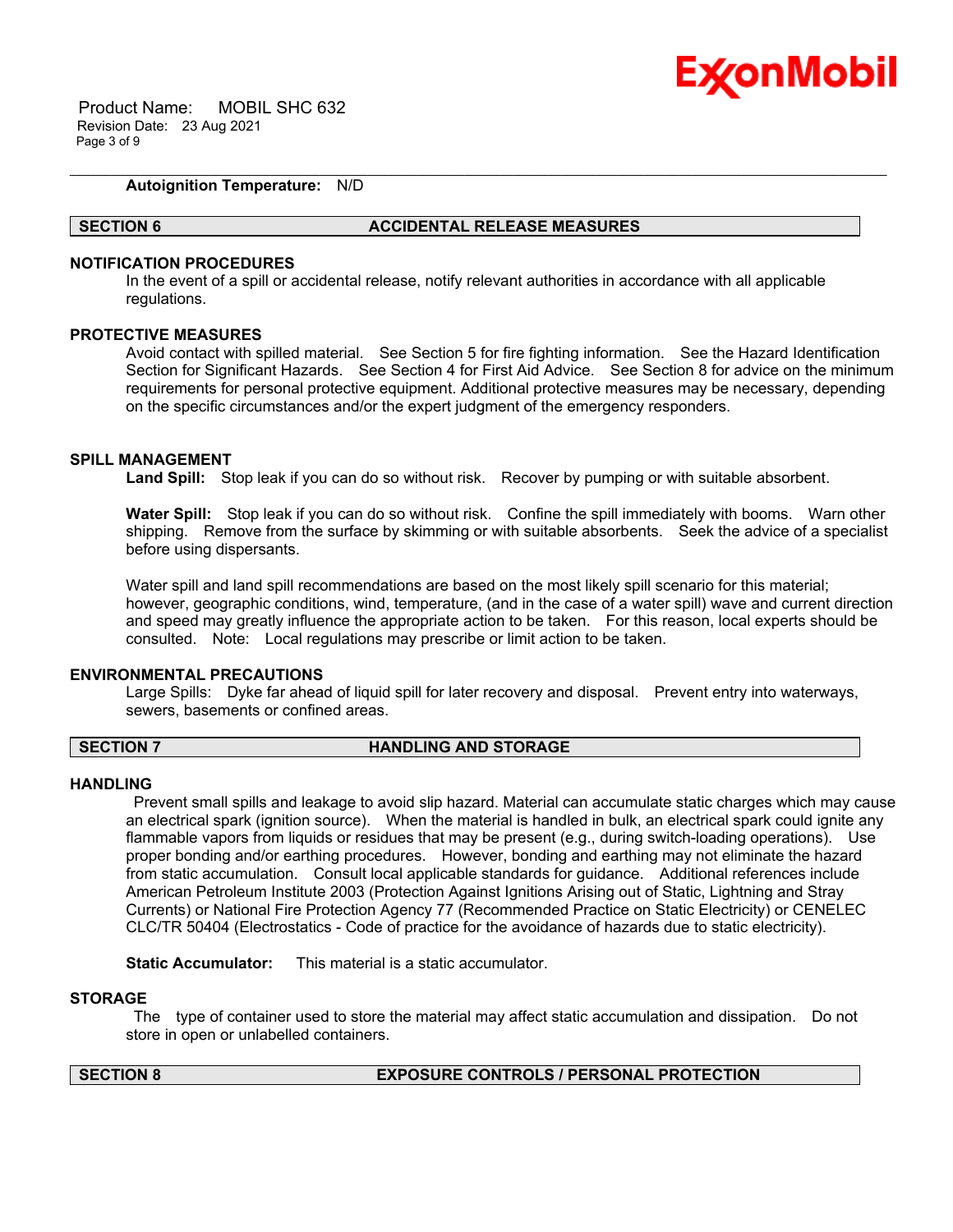

 Product Name: MOBIL SHC 632 Revision Date: 23 Aug 2021 Page 4 of 9

# **EXPOSURE LIMIT VALUES**

### **Exposure limits/standards (Note: Exposure limits are not additive)**

| <b>Substance Name</b>                         | <b>Form</b>                                | Limit/Standard |                  | <b>Note</b> | <b>Source</b>                 | Year |
|-----------------------------------------------|--------------------------------------------|----------------|------------------|-------------|-------------------------------|------|
| 1-DECENE. TETRAMER AND<br>TRIMER HYDROGENATED | Aerosols<br><i>(thoracic)</i><br>fraction) | <b>TWA</b>     | $5 \text{ mg/m}$ |             | ExxonMobil                    | 2020 |
| TRIPHENYI PHOSPHATE                           |                                            | <b>TWA</b>     | $3 \text{ mg/m}$ |             | New<br>Zealand<br><b>OELS</b> | 2019 |
| TRIPHENYL PHOSPHATE                           |                                            | <b>TWA</b>     | $3 \text{ mg/m}$ |             | <b>ACGIH</b>                  | 2020 |

\_\_\_\_\_\_\_\_\_\_\_\_\_\_\_\_\_\_\_\_\_\_\_\_\_\_\_\_\_\_\_\_\_\_\_\_\_\_\_\_\_\_\_\_\_\_\_\_\_\_\_\_\_\_\_\_\_\_\_\_\_\_\_\_\_\_\_\_\_\_\_\_\_\_\_\_\_\_\_\_\_\_\_\_\_\_\_\_\_\_\_\_\_\_\_\_\_\_\_\_\_\_\_\_\_\_\_\_\_\_\_\_\_\_\_\_\_\_

**Exposure limits/standards for materials that can be formed when handling this product:** When mists/aerosols can occur the following is recommended:  $5 \text{ ma/m}^3$  - ACGIH TLV (inhalable fraction).

### **Biological limits**

No biological limits allocated.

NOTE: Limits/standards shown for guidance only. Follow applicable regulations.

# **ENGINEERING CONTROLS**

The level of protection and types of controls necessary will vary depending upon potential exposure conditions. Control measures to consider:

No special requirements under ordinary conditions of use and with adequate ventilation.

# **PERSONAL PROTECTION**

Personal protective equipment selections vary based on potential exposure conditions such as applications, handling practices, concentration and ventilation. Information on the selection of protective equipment for use with this material, as provided below, is based upon intended, normal usage.

**Respiratory Protection:** If engineering controls do not maintain airborne contaminant concentrations at a level which is adequate to protect worker health, an approved respirator may be appropriate. Respirator selection, use, and maintenance must be in accordance with regulatory requirements, if applicable. Types of respirators to be considered for this material include:

No special requirements under ordinary conditions of use and with adequate ventilation. Particulate

For high airborne concentrations, use an approved supplied-air respirator, operated in positive pressure mode. Supplied air respirators with an escape bottle may be appropriate when oxygen levels are inadequate, gas/vapour warning properties are poor, or if air purifying filter capacity/rating may be exceeded.

**Hand Protection:** Any specific glove information provided is based on published literature and glove manufacturer data. Glove suitability and breakthrough time will differ depending on the specific use conditions. Contact the glove manufacturer for specific advice on glove selection and breakthrough times for your use conditions. Inspect and replace worn or damaged gloves. The types of gloves to be considered for this material include:

No protection is ordinarily required under normal conditions of use. Nitrile,Viton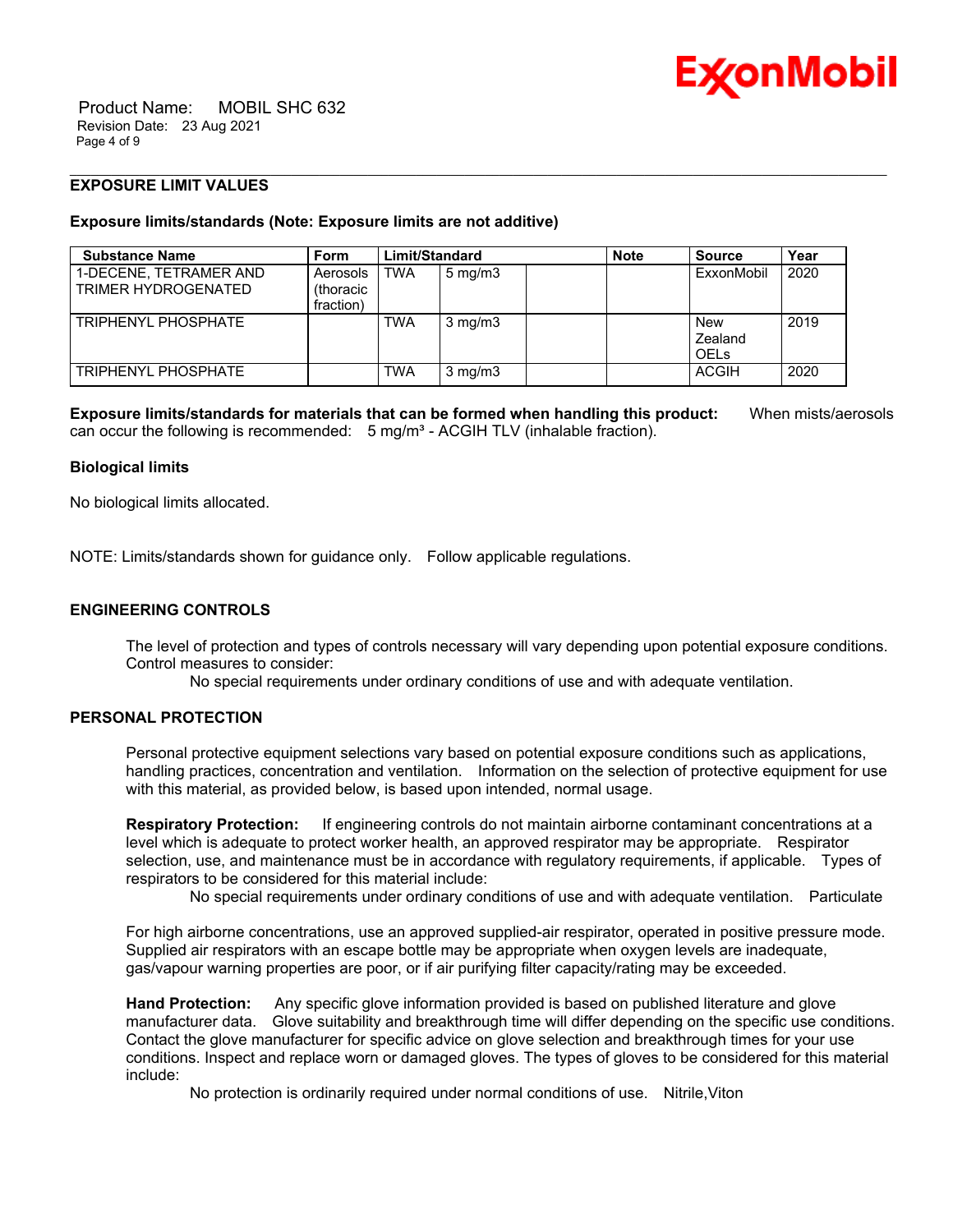

 Product Name: MOBIL SHC 632 Revision Date: 23 Aug 2021 Page 5 of 9

**Eye Protection:** If contact is likely, safety glasses with side shields are recommended.

**Skin and Body Protection:** Any specific clothing information provided is based on published literature or manufacturer data. The types of clothing to be considered for this material include: No skin protection is ordinarily required under normal conditions of use. In accordance with good industrial hygiene practices, precautions should be taken to avoid skin contact.

\_\_\_\_\_\_\_\_\_\_\_\_\_\_\_\_\_\_\_\_\_\_\_\_\_\_\_\_\_\_\_\_\_\_\_\_\_\_\_\_\_\_\_\_\_\_\_\_\_\_\_\_\_\_\_\_\_\_\_\_\_\_\_\_\_\_\_\_\_\_\_\_\_\_\_\_\_\_\_\_\_\_\_\_\_\_\_\_\_\_\_\_\_\_\_\_\_\_\_\_\_\_\_\_\_\_\_\_\_\_\_\_\_\_\_\_\_\_

**Specific Hygiene Measures:** Always observe good personal hygiene measures, such as washing after handling the material and before eating, drinking, and/or smoking. Routinely wash work clothing and protective equipment to remove contaminants. Discard contaminated clothing and footwear that cannot be cleaned. Practice good housekeeping.

### **ENVIRONMENTAL CONTROLS**

Comply with applicable environmental regulations limiting discharge to air, water and soil. Protect the environment by applying appropriate control measures to prevent or limit emissions.

### **SECTION 9 PHYSICAL AND CHEMICAL PROPERTIES**

**Note: Physical and chemical properties are provided for safety, health and environmental considerations only and may not fully represent product specifications. Contact the Supplier for additional information.**

#### **GENERAL INFORMATION**

**Physical State:** Liquid **Colour:** Orange **Odour:** Characteristic **Odour Threshold:** N/D

#### **IMPORTANT HEALTH, SAFETY, AND ENVIRONMENTAL INFORMATION**

**Relative Density (at 15.6 °C):** 0.867 **Flammability (Solid, Gas):** N/A **Flash Point [Method]:** >210°C (410°F) [ASTM D-92] **Flammable Limits (Approximate volume % in air):** LEL: 0.9 UEL: 7.0 **Autoignition Temperature:** N/D **Boiling Point / Range:** > 316°C (600°F) [Estimated] **Decomposition Temperature:** N/D **Vapour Density (Air = 1):** > 2 at 101 kPa [Estimated] **Vapour Pressure:** < 0.013 kPa (0.1 mm Hg) at 20 °C [Estimated] **Evaporation Rate (n-butyl acetate = 1):** N/D **pH:** N/A **Log Pow (n-Octanol/Water Partition Coefficient):** > 3.5 [Estimated] **Solubility in Water:** Negligible **Viscosity:** 320 cSt (320 mm2/sec) at 40ºC | 38.6 cSt (38.6 mm2/sec) at 100°C **Molecular Weight:** N/D **Oxidizing Properties:** See Hazards Identification Section.

### **OTHER INFORMATION**

**Freezing Point:** N/D **Melting Point:** N/A **Pour Point:** -30°C (-22°F)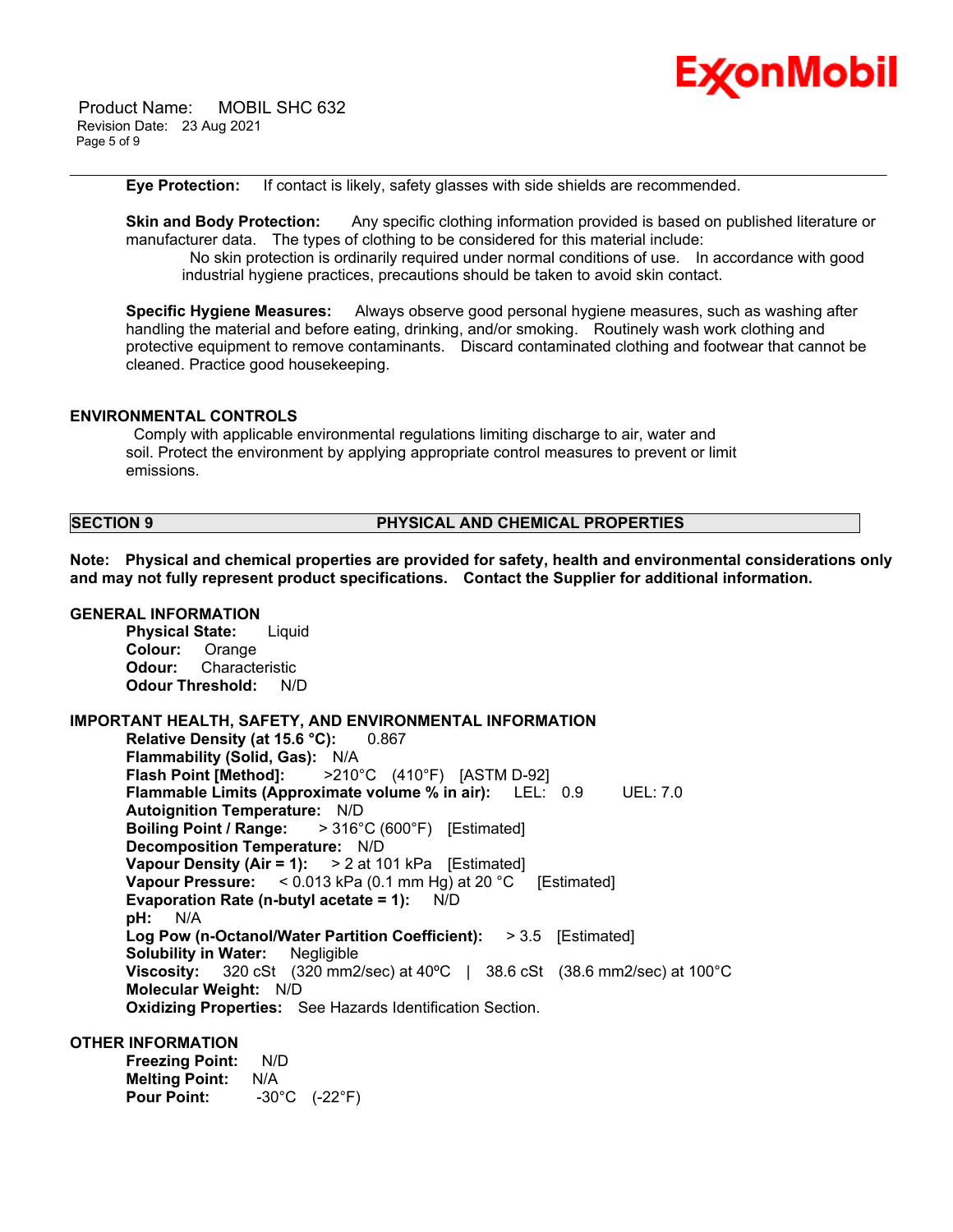

## **SECTION 10 STABILITY AND REACTIVITY**

**STABILITY:** Material is stable under normal conditions.

**CONDITIONS TO AVOID:** Excessive heat. High energy sources of ignition.

**MATERIALS TO AVOID:** Strong oxidisers

**HAZARDOUS DECOMPOSITION PRODUCTS:** Material does not decompose at ambient temperatures.

\_\_\_\_\_\_\_\_\_\_\_\_\_\_\_\_\_\_\_\_\_\_\_\_\_\_\_\_\_\_\_\_\_\_\_\_\_\_\_\_\_\_\_\_\_\_\_\_\_\_\_\_\_\_\_\_\_\_\_\_\_\_\_\_\_\_\_\_\_\_\_\_\_\_\_\_\_\_\_\_\_\_\_\_\_\_\_\_\_\_\_\_\_\_\_\_\_\_\_\_\_\_\_\_\_\_\_\_\_\_\_\_\_\_\_\_\_\_

**POSSIBILITY OF HAZARDOUS REACTIONS:** Hazardous polymerization will not occur.

#### **SECTION 11 TOXICOLOGICAL INFORMATION**

### **ACUTE TOXICITY**

| <b>Route of Exposure</b>                    | <b>Conclusion / Remarks</b>                                     |
|---------------------------------------------|-----------------------------------------------------------------|
| <b>Inhalation</b>                           |                                                                 |
| Toxicity: No end point data for material.   | Minimally Toxic. Based on assessment of the components.         |
| Irritation: No end point data for material. | Negligible hazard at ambient/normal handling temperatures.      |
|                                             |                                                                 |
| Ingestion                                   |                                                                 |
| Toxicity: No end point data for material.   | Minimally Toxic. Based on assessment of the components.         |
|                                             |                                                                 |
| <b>Skin</b>                                 |                                                                 |
| Toxicity: No end point data for material.   | Minimally Toxic. Based on assessment of the components.         |
| Irritation: No end point data for material. | Negligible irritation to skin at ambient temperatures. Based on |
|                                             | assessment of the components.                                   |
|                                             |                                                                 |
| Eye                                         |                                                                 |
| Irritation: No end point data for material. | May cause mild, short-lasting discomfort to eyes. Based on      |
|                                             | assessment of the components.                                   |

# **OTHER HEALTH EFFECTS FROM SHORT AND LONG TERM EXPOSURE**

Anticipated health effects from sub-chronic, chronic, respiratory or skin sensitization, mutagenicity, reproductive toxicity, carcinogenicity, target organ toxicity (single exposure or repeated exposure), aspiration toxicity and other effects based on human experience and/or experimental data.

# **For the product itself:**

Repeated and/or prolonged exposure may cause irritation to the skin, eyes, or respiratory tract. **Contains:**

Synthetic base oils: Not expected to cause significant health effects under conditions of normal use, based on laboratory studies with the same or similar materials. Not mutagenic or genotoxic. Not sensitising in test animals and humans.

#### **IARC Classification:**

**The following ingredients are cited on the lists below:** None.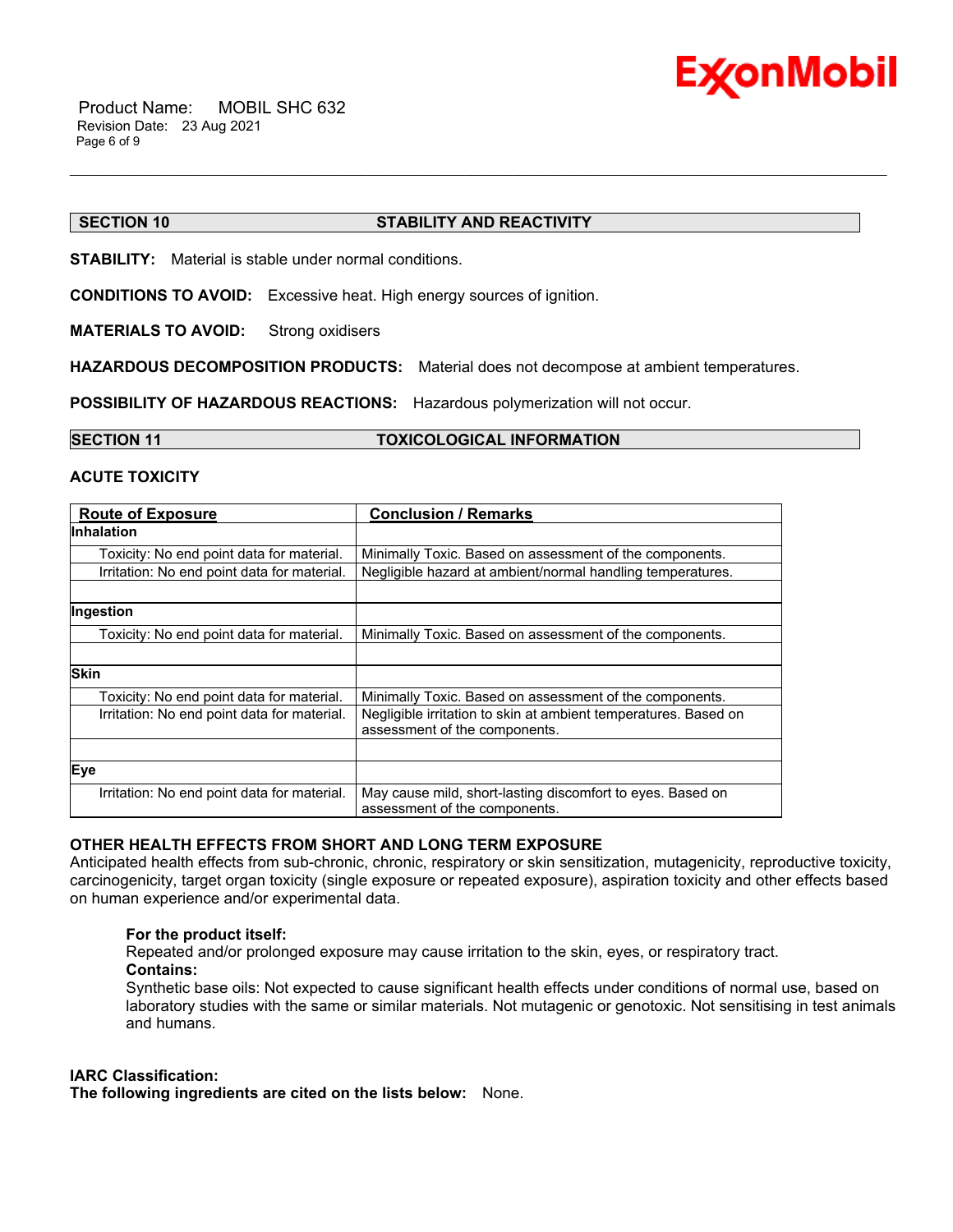

 Product Name: MOBIL SHC 632 Revision Date: 23 Aug 2021 Page 7 of 9

#### --REGULATORY LISTS SEARCHED-- 1 = IARC 1 2 = IARC 2A 3 = IARC 2B

\_\_\_\_\_\_\_\_\_\_\_\_\_\_\_\_\_\_\_\_\_\_\_\_\_\_\_\_\_\_\_\_\_\_\_\_\_\_\_\_\_\_\_\_\_\_\_\_\_\_\_\_\_\_\_\_\_\_\_\_\_\_\_\_\_\_\_\_\_\_\_\_\_\_\_\_\_\_\_\_\_\_\_\_\_\_\_\_\_\_\_\_\_\_\_\_\_\_\_\_\_\_\_\_\_\_\_\_\_\_\_\_\_\_\_\_\_\_

# **SECTION 12 ECOLOGICAL INFORMATION**

The information given is based on data for the material, components of the material, or for similar materials, through the application of bridging principals.

### **ECOTOXICITY**

 Material -- Not expected to be harmful to aquatic organisms. Material -- Not expected to demonstrate chronic toxicity to aquatic organisms

### **MOBILITY**

 Base oil component -- Low solubility and floats and is expected to migrate from water to the land. Expected to partition to sediment and wastewater solids.

# **ECOLOGICAL DATA**

# **Ecotoxicity**

| <b>Test</b>                     | <b>Duration</b>     | <b>Organism Type</b>   | <b>Test Results</b>                        |
|---------------------------------|---------------------|------------------------|--------------------------------------------|
| <b>Aquatic - Acute Toxicity</b> | 96 hour(s)          | Oncorhynchus<br>mvkiss | LL50 1003 mg/l: data for similar materials |
| Aquatic - Chronic Toxicity      | $21 \text{ day}(s)$ | Daphnia magna          | NOELR 1 mg/l: data for similar materials   |

**SECTION 13 DISPOSAL CONSIDERATIONS**

Disposal recommendations based on material as supplied. Disposal must be in accordance with current applicable laws and regulations, and material characteristics at time of disposal.

# **DISPOSAL RECOMMENDATIONS**

Product is suitable for burning in an enclosed controlled burner for fuel value or disposal by supervised incineration at very high temperatures to prevent formation of undesirable combustion products. Protect the environment. Dispose of used oil at designated sites. Minimize skin contact. Do not mix used oils with solvents, brake fluids or coolants.

**Empty Container Warning** Empty Container Warning (where applicable): Empty containers may contain residue and can be dangerous. Do not attempt to refill or clean containers without proper instructions. Empty drums should be completely drained and safely stored until appropriately reconditioned or disposed. Empty containers should be taken for recycling, recovery, or disposal through suitably qualified or licensed contractor and in accordance with governmental regulations. DO NOT PRESSURISE, CUT, WELD, BRAZE, SOLDER, DRILL, GRIND, OR EXPOSE SUCH CONTAINERS TO HEAT, FLAME, SPARKS, STATIC ELECTRICITY, OR OTHER SOURCES OF IGNITION. THEY MAY EXPLODE AND CAUSE INJURY OR DEATH.

**SECTION 14 TRANSPORT INFORMATION**

**LAND** : Not Regulated for Land Transport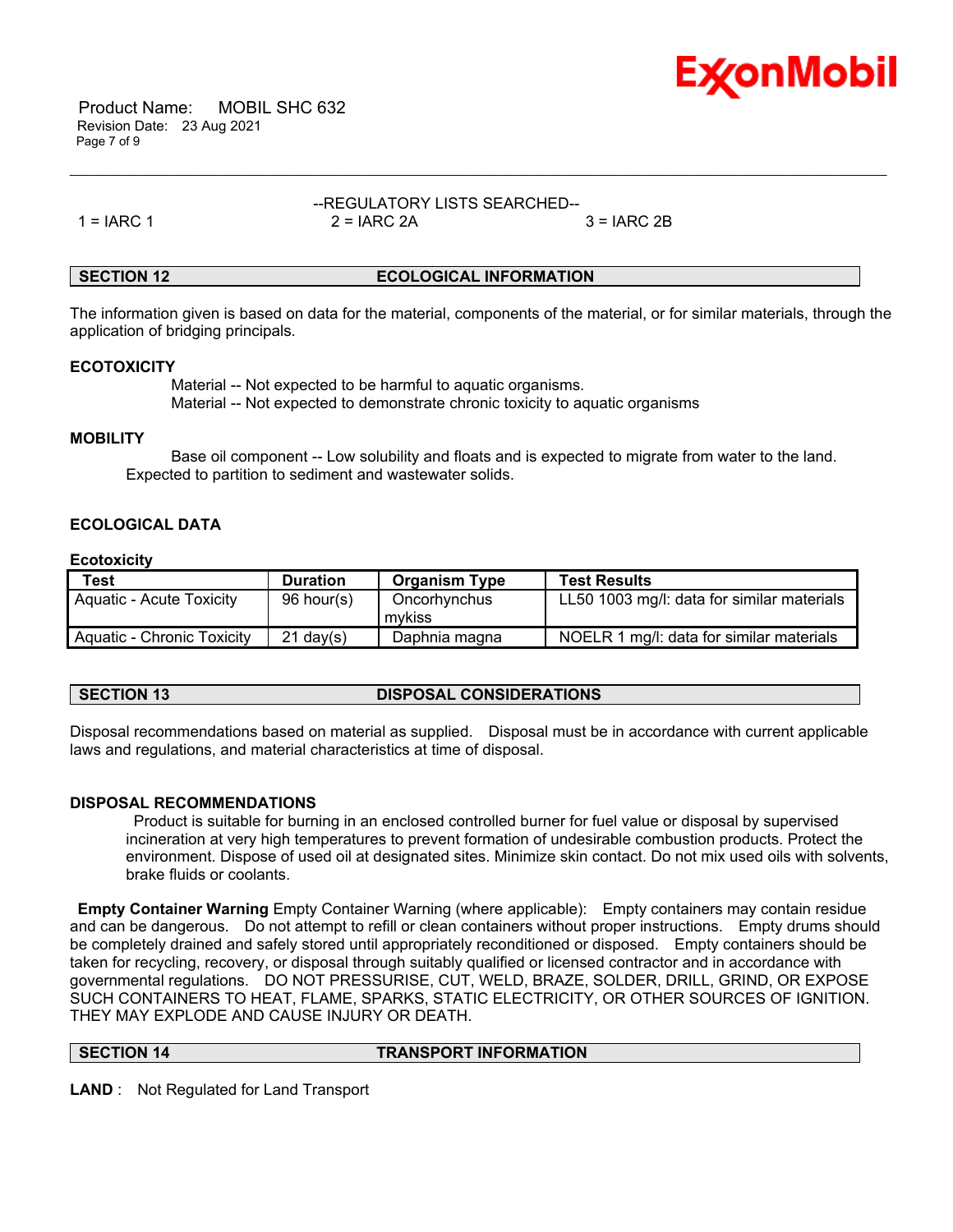

 Product Name: MOBIL SHC 632 Revision Date: 23 Aug 2021 Page 8 of 9

**SEA (IMDG):** Not Regulated for Sea Transport according to IMDG-Code

**AIR (IATA):** Not Regulated for Air Transport

# **SECTION 15 REGULATORY INFORMATION**

\_\_\_\_\_\_\_\_\_\_\_\_\_\_\_\_\_\_\_\_\_\_\_\_\_\_\_\_\_\_\_\_\_\_\_\_\_\_\_\_\_\_\_\_\_\_\_\_\_\_\_\_\_\_\_\_\_\_\_\_\_\_\_\_\_\_\_\_\_\_\_\_\_\_\_\_\_\_\_\_\_\_\_\_\_\_\_\_\_\_\_\_\_\_\_\_\_\_\_\_\_\_\_\_\_\_\_\_\_\_\_\_\_\_\_\_\_\_

**Material is Not Hazardous as defined by the Hazardous Substances (Health and Safety Reform Revocations) Regulations 2017.**

**Product is not regulated according to New Zealand Land Transport Rule.**

# **REGULATORY STATUS AND APPLICABLE LAWS AND REGULATIONS**

**Listed or exempt from listing/notification on the following chemical inventories :**  AIIC, IECSC, ISHL, KECI, PICCS, TCSI, TSCA  **Special Cases:**

| .           | $\sim$ $\sim$ $\sim$                 |
|-------------|--------------------------------------|
| norv        | w                                    |
| <b>ENCS</b> | . ADDIV<br>פווטווי <sup>.</sup><br>. |

**SECTION 16 OTHER INFORMATION**

# **N/D = Not determined, N/A = Not applicable**

**KEY TO THE H-CODES CONTAINED IN SECTION 3 OF THIS DOCUMENT (for information only):**

H304: May be fatal if swallowed and enters airways; Aspiration, Cat 1

H400: Very toxic to aquatic life; Acute Env Tox, Cat 1

H410: Very toxic to aquatic life with long lasting effects; Chronic Env Tox, Cat 1

H411: Toxic to aquatic life with long lasting effects; Chronic Env Tox, Cat 2

# **THIS SAFETY DATA SHEET CONTAINS THE FOLLOWING REVISIONS:**

Section 15: NZ Dangerous/not Dangerous information was modified.

----------------------------------------------------------------------------------------------------------------------------------------------------- The information and recommendations contained herein are, to the best of ExxonMobil's knowledge and belief, accurate and reliable as of the date issued. You can contact ExxonMobil to insure that this document is the most current available from ExxonMobil. The information and recommendations are offered for the user's consideration and examination. It is the user's responsibility to satisfy itself that the product is suitable for the intended use. If buyer repackages this product, it is the user's responsibility to insure proper health, safety and other necessary information is included with and/or on the container. Appropriate warnings and safe-handling procedures should be provided to handlers and users. Alteration of this document is strictly prohibited. Except to the extent required by law, republication or retransmission of this document, in whole or in part, is not permitted. The term, "ExxonMobil" is used for convenience, and may include any one or more of ExxonMobil Chemical Company, Exxon Mobil Corporation, or any affiliates in which they directly of indirectly hold any interest.

-----------------------------------------------------------------------------------------------------------------------------------------------------